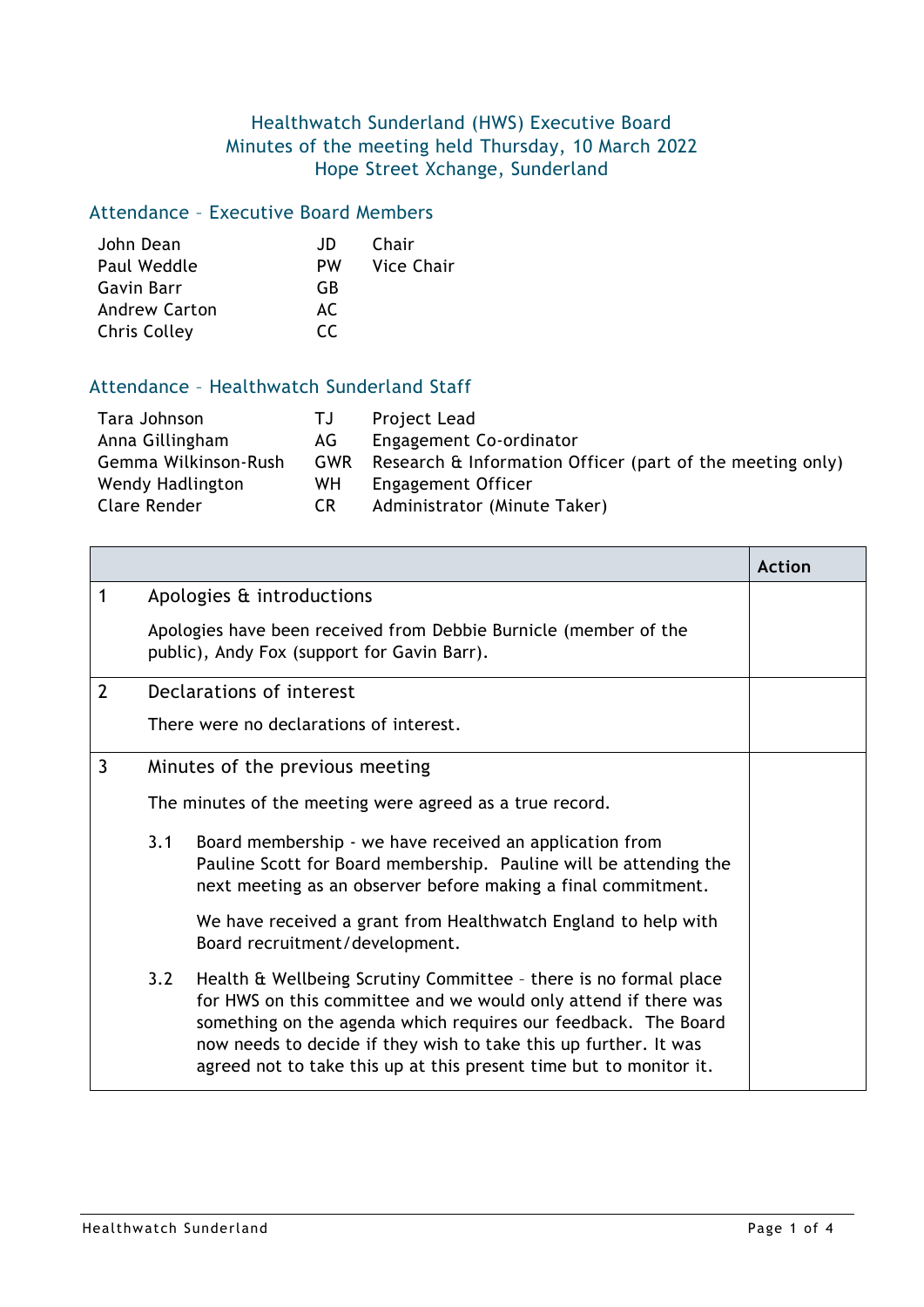|                |                                                                                                                                                                                                                                                                                                                                                                                                  | <b>Action</b> |
|----------------|--------------------------------------------------------------------------------------------------------------------------------------------------------------------------------------------------------------------------------------------------------------------------------------------------------------------------------------------------------------------------------------------------|---------------|
| $\overline{4}$ | Safeguarding                                                                                                                                                                                                                                                                                                                                                                                     |               |
|                | TJ reported that no safeguarding issues were raised in the last few<br>months. A new safeguarding system has been introduced by Pioneering<br>Care Partnership (PCP) and TJ attended PCPs training. This will be rolled<br>out to all staff in the first instance and then all Board members.                                                                                                    | <b>TJ</b>     |
| 5              | External board meetings attended                                                                                                                                                                                                                                                                                                                                                                 |               |
|                | We are in the process of revising the Board meeting attendance list and<br>any attendance gaps will be circulated to the Board.                                                                                                                                                                                                                                                                  | TJ            |
|                | • It is imperative that we continue to attend the Health & Wellbeing<br>Board, Integrated Care System (ICS), Path to Excellence and<br>Safeguarding Adults Board meetings. Our attendance of two of the<br>JSNA meetings (Healthy Weight/Alcohol Group) will be reviewed.                                                                                                                        |               |
|                | • Andrew Carton has agreed to attend the Mental Health, Learning<br>Disabilities and Autism Programme Board meetings.                                                                                                                                                                                                                                                                            | AC            |
|                | • Best Start in Life - CC attended the last meeting. This meeting<br>discussed smoking in pregnancy. Feedback has been sent to the Board<br>and staff.                                                                                                                                                                                                                                           |               |
|                | • Integrated Care System (ICS) - ICS is still ongoing. We are attending<br>meetings with Traverse who are an independent body put in place by<br>Healthwatch England to support the ICS process. A working agreement<br>is being looked at and once this agreement has been approved it will<br>be sent to Chairs to sign off.                                                                   |               |
|                | There is an operational proposal which is being split into parts by all<br>Northeast Healthwatch.                                                                                                                                                                                                                                                                                                |               |
|                | Another meeting is being planned on $13th$ April. TJ will be attending<br>this meeting.                                                                                                                                                                                                                                                                                                          |               |
| 6              | Team update/stats update                                                                                                                                                                                                                                                                                                                                                                         |               |
|                | The team update and trends papers were circulated to the Board prior to<br>the meeting.                                                                                                                                                                                                                                                                                                          |               |
|                | 6.1<br>Stats update - GWR briefed the group on the latest trends                                                                                                                                                                                                                                                                                                                                 |               |
|                | NHS dental appointments - people are finding it difficult to<br>$\bullet$<br>obtain NHS dental appointments<br>South Hylton Surgery - more negative feedback has been<br>٠<br>received. TJ has met with Kevin Doran from South Hylton<br>Surgery to discuss the feedback we have received. We are<br>looking at holding an information stand in this surgery to<br>gather more patient feedback. |               |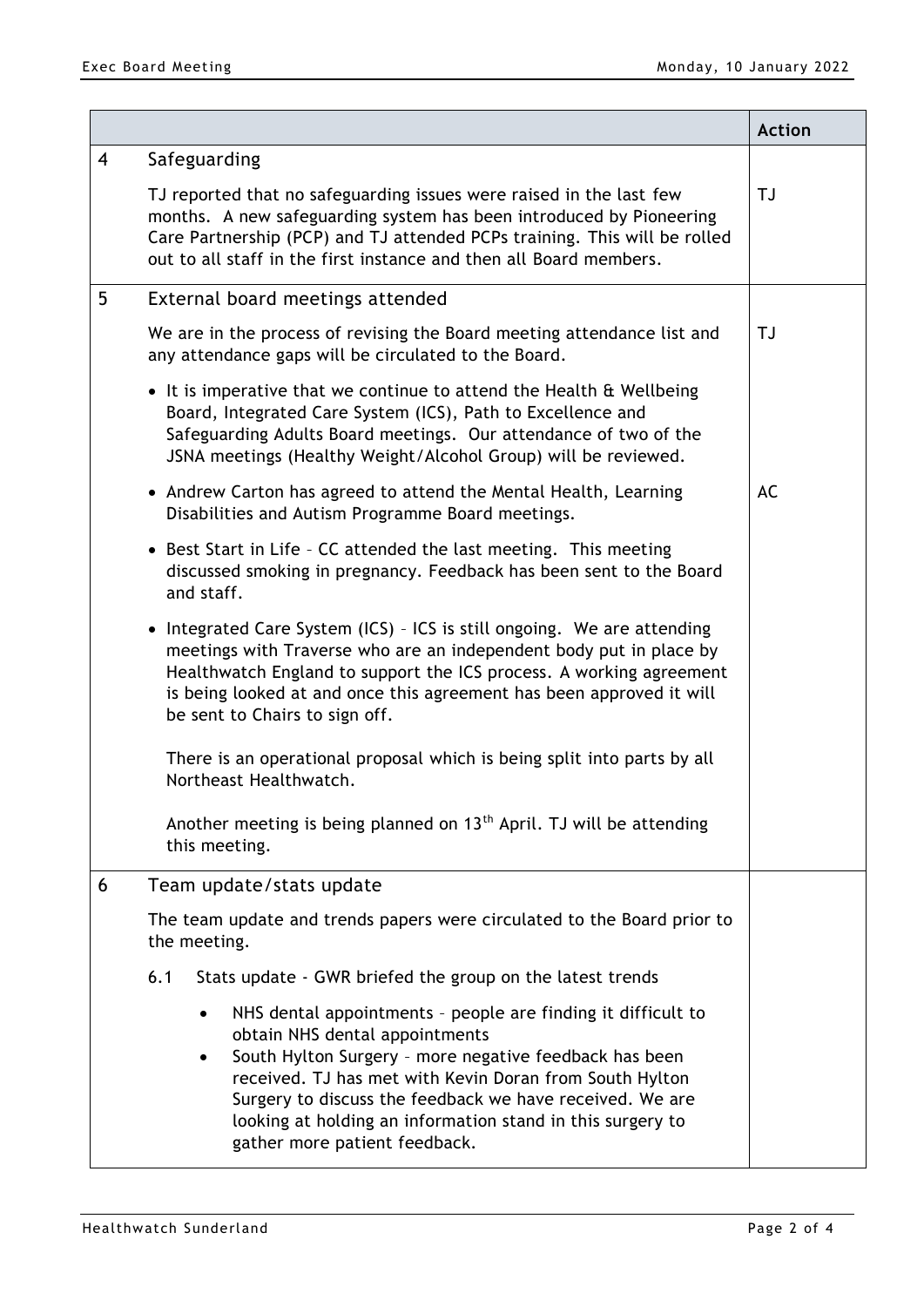|                |                                                                                                                                                                                                                                                                                 | <b>Action</b> |
|----------------|---------------------------------------------------------------------------------------------------------------------------------------------------------------------------------------------------------------------------------------------------------------------------------|---------------|
|                | 6.2<br>Pharmaceutical Needs Assessment - AG attended the last meeting<br>which went through the consultation document. AG will provide<br>the response from HWS to this consultation.                                                                                           | AG            |
| $\overline{7}$ | Work plan update                                                                                                                                                                                                                                                                |               |
|                | The three main priorities that have been highlighted to put out to public<br>vote to form our next work plan items:                                                                                                                                                             |               |
|                | Domiciliary care<br>$\bullet$<br>GP access<br>$\bullet$<br>Hospital discharge<br>$\bullet$                                                                                                                                                                                      |               |
|                | Our survey is going out mid to end of March 2022.                                                                                                                                                                                                                               |               |
| 8              | Easy read breast cancer screening letters                                                                                                                                                                                                                                       |               |
|                | We are still waiting sign off for the breast cancer screening easy read<br>letters.                                                                                                                                                                                             |               |
|                | We have spoken to someone from NHS Improvements this morning and<br>have been informed the letters are not diverse enough so there is still no<br>date when the letters will be coming out.                                                                                     |               |
|                | A meeting has been arranged next week to discuss this further.                                                                                                                                                                                                                  |               |
|                | Other cancer easy read screening letters are also being looked at.                                                                                                                                                                                                              |               |
| 9              | SELF NE Ltd update                                                                                                                                                                                                                                                              |               |
|                | The Care Quality Commission (CQC) have sent a response to<br>Sunderland People First (SPF). TJ has spoken to the commissioners, and<br>SELF NE Ltd is not commissioned by the Council, however they are<br>working closely with the CQC and have a formal action plan in place. |               |
|                | The Council would like to have a joint meeting with HWS and SPF to<br>discuss the areas of the report they are able to and possibly undertake an<br>enter and view visit.                                                                                                       |               |
| 10             | <b>Primary Care Commissioning Committee</b>                                                                                                                                                                                                                                     |               |
|                | JD updated the group on the last meeting he attended. This meeting<br>covered the development of pharmacy hubs for dispensing services. The<br>idea is to improve services.                                                                                                     |               |